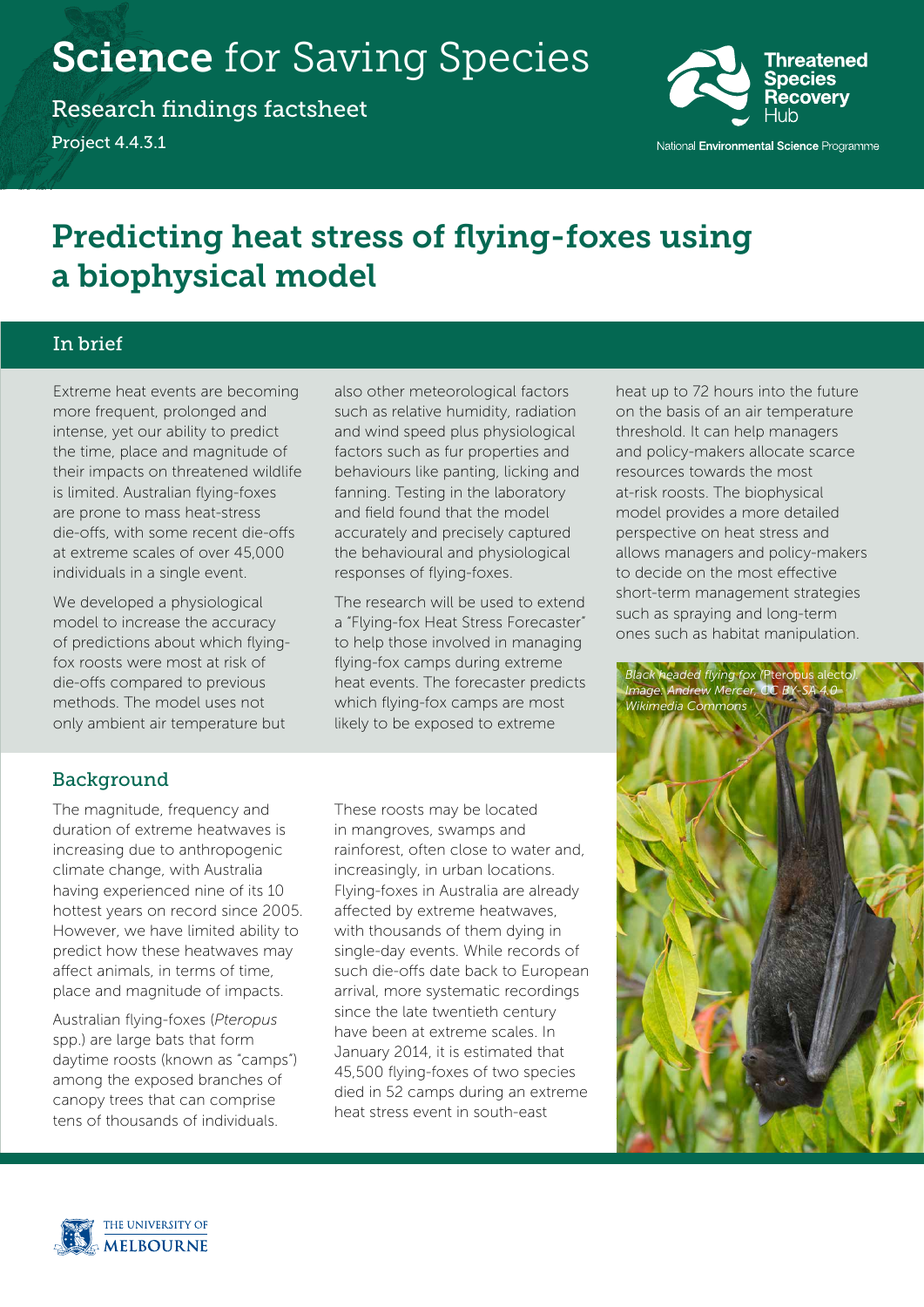# Background (continued)

Queensland, the largest flying-fox die-off event ever recorded.

Flying-fox heat stress is complex, and involves not just ambient air temperature, but also solar radiation, long-wave radiation, wind speed and humidity and the interactions of these factors with the behaviour and physiology of the flying-fox. Positive feedbacks from panting, increasing core temperatures and fanning are involved, which all increase the flying-fox metabolic rate and hence the heat load. Evaporative cooling, from water evaporating from the skin or fur, is a potent means of heat loss, as long as the atmospheric humidity is sufficiently low; however, when the air is saturated with moisture, an animal's ability to lose heat through evaporative cooling can be constrained.

The grey-headed flying-fox (*Pteropus poliocephalus*), Australia's largest flying-fox, is listed nationally as Vulnerable. The species feeds on fruit and nectar and plays

an important ecosystem role in pollination and seed dispersal for a wide range of native trees. While the species occurs along the coastal belt from Rockhampton in central Queensland to Melbourne, it uses only a small proportion of its range at any one time, as it selectively forages and roosts depending on the availability of food. It is prone to heat-related deaths, and 5000 to 7000 individuals were recorded to have died during a heatwave in 2004 when ambient temperatures reached 45°C.

In November 2018, there was a heat stress–related dieoff of approximately 23,000 spectacled flying-foxes (*Pteropus conspicillatus*), a species that is listed as Endangered by the EPBC Act and had previously not been affected by extreme heatwaves. This single-event die-off wiped out almost third of the entire population of just 75,000.

Black flying-foxes (*Pteropus alecto*) are common in northern Australian (as well as Papua New Guinea and Indonesia) and are not listed nationally, although they face threats such as loss of foraging and roosting habitat and extreme temperature events.

The extreme mortality of heatrelated die-offs places the stability of flying-fox populations at risk and threatens the key pollination and seed dispersal services afforded by these species. It also places enormous demands on wildlife management and conservation agencies and raises important concerns for human health due to bats being vectors for lyssavirus and Hendra virus. Managers and agencies have an urgent need for ways to accurately predict when and where die-offs are likely to happen, so that they can respond most effectively to these events.

#### Research aims

We looked at ways of making stronger predictions about the risk of heat-stress die-off of flying-foxes than are available through simple measurement of air temperature. We aimed to increase the accuracy of predicting flying-fox die-offs due to heat stress through using a biophysical model. This method would not only account for air temperature but also for other factors that affect the heat budget of the flying-fox, such as relative humidity, wind speed, fur properties and physiological responses like panting, licking

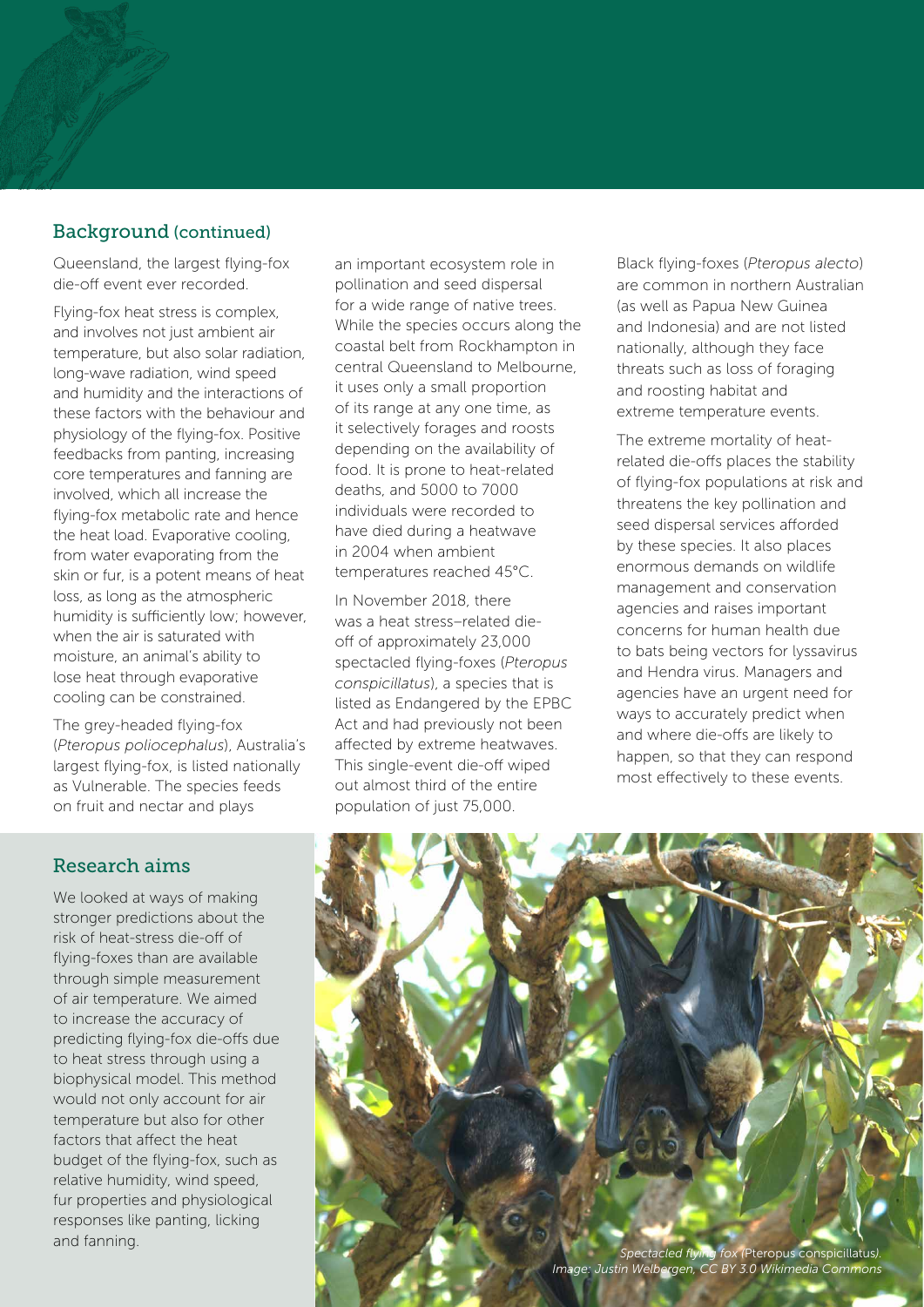#### What we did

Our work took place between 2015 and 2020, with data collection at the University of Western Sydney and model design and testing at The University of Melbourne.

We took a 2008 study that concluded that flying-fox die-offs are associated with ambient air temperatures higher than 42°C, and evaluated the accuracy of using the 42°C threshold by gridding hourly forecast air temperature to predict flying-fox die-offs.

To improve these predictions of heat stress and understand how different factors affect flyingfox heat budgets, we modified the generic endotherm (i.e., heat produced by bodily functions) model of the biophysical modelling package "NicheMapR"

for grey-headed, black and spectacled flying-foxes.

We either sourced values for the different parameters of the endotherm model from published studies or measured them ourselves. Our measurements included a range of properties of fur and wings from specimens sourced at the Melbourne Museum and Australian Museum.

We determined a sequence of behavioural and physiological responses to heat stress conditions, assembled using information from field observations and published literature. Weather data (air temperature, relative humidity and wind speed) from occasions of past flying-fox die-offs were extracted from published studies,

the Bureau of Meteorology Climate Data Online public database, the Australian Water Availability Project database and the daily wind database.

We tested the model against laboratory and field data. We collated data on grey-headed flyingfox die-offs and corresponding weather across Australia in 2014 and used these data to evaluate whether the biophysical model is better at forecasting die-offs and identifying refuges than using an air temperature threshold.

Finally, we used the model to produce an advisory document on heat stress in flying-foxes for the Queensland Government.

# Key findings

The tailored model we developed was found to accurately and precisely capture the behavioural and physiological responses of flying-foxes in the laboratory and in the field. These responses include changes in core body temperature, metabolic heat generation, panting and fanning. We were able to incorporate the complexities of the last of these factors, wing fanning, which can assist in cooling but becomes a liability under solar radiation due to the increased surface area for solar heat gain. It is also problematic as it has the effect of generating metabolic heat.

Heat stress in flying-foxes can rapidly escalate and care is required to ensure any management to reduce heat stress in these species does not cause excessive metabolic heat production or high local humidity levels.

The success of predictions made using the 42°C threshold model was high, although we concluded that there was room for this model to be improved to ensure that it captured a greater proportion of potential heat die-offs.

Based on the forecaster model that we tested here, we developed the "Flying-fox Heat Stress Forecaster" and associated website [\(http://](http://www.animalecologylab.org/ff-heat-stress-forecaster.html) [www.animalecologylab.org/ff-heat](http://www.animalecologylab.org/ff-heat-stress-forecaster.html)[stress-forecaster.html\)](http://www.animalecologylab.org/ff-heat-stress-forecaster.html) to help those involved in managing flying-fox camps during extreme heat events. Before our model, predictions were made manually using publicly available resources, which led to accuracy issues due to the lag times for weather updates.

The forecaster incorporates information on flying-fox camp locations and occupancy obtained from the National Flying-Fox Monitoring Program and obtains the latest available ACCESS-G air temperature forecast from the NCI Data Collections archive every six hours. The forecaster provides a daily list of flying-fox camps exposed to heat stress (air temperatures above 38°C threshold) and where mortality is likely (42°C threshold). It also provides temperature profiles of the camps where heat stress is likely to be worst. It can predict which flying-fox camps are most likely to be exposed to extreme heat up to 72 hours into the future.

The forecaster will be of greatest utility to flying-fox colony managers and policy-makers, as an early